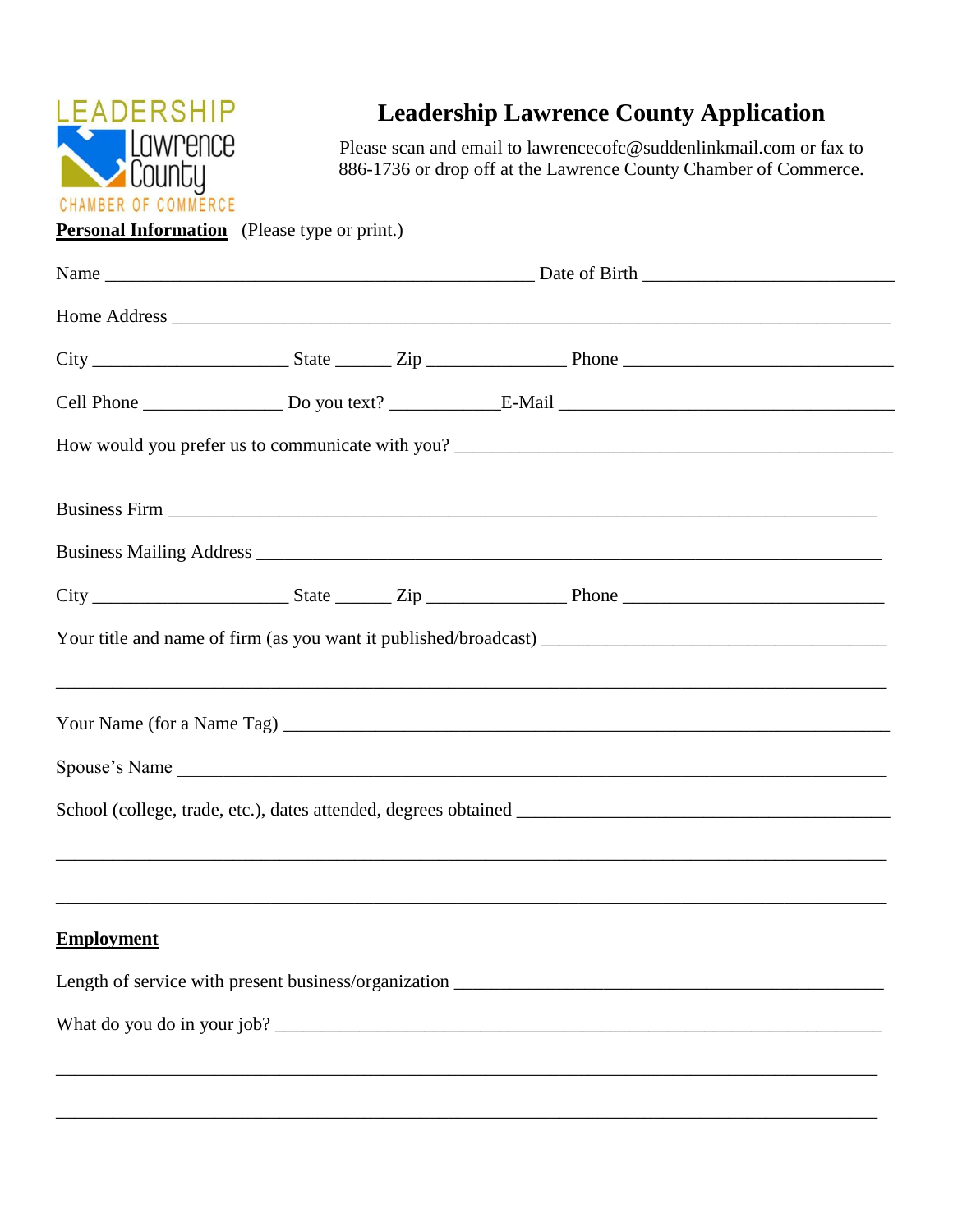## **Previous Employment**

| Employer                            | Title                                                                           | From/To | <b>Reason for Leaving</b>                                                                                    |
|-------------------------------------|---------------------------------------------------------------------------------|---------|--------------------------------------------------------------------------------------------------------------|
|                                     |                                                                                 |         |                                                                                                              |
| <b>Organizations and Activities</b> |                                                                                 |         |                                                                                                              |
|                                     | organizations (in order of their value to you), during the past five (5) years. |         | List your membership in community, civic, professional, business, religious, social, athletic and other      |
| Organization                        | Date                                                                            |         | Position Held / Your Contribution                                                                            |
|                                     |                                                                                 |         |                                                                                                              |
|                                     |                                                                                 |         |                                                                                                              |
|                                     |                                                                                 |         | How many hours per month are currently committed to community, civic, professional and other organizations   |
|                                     |                                                                                 |         |                                                                                                              |
|                                     |                                                                                 |         | If you have not had the time or interest to become actively involved, what conditions have changed that now  |
|                                     | commit to its success?                                                          |         | If you were to become interested in a particular organization or activity, how much time per month could you |
|                                     |                                                                                 |         | What do you hope to gain from your involvement in LEADERSHIP LAWRENCE COUNTY?                                |
|                                     |                                                                                 |         |                                                                                                              |
|                                     |                                                                                 |         |                                                                                                              |